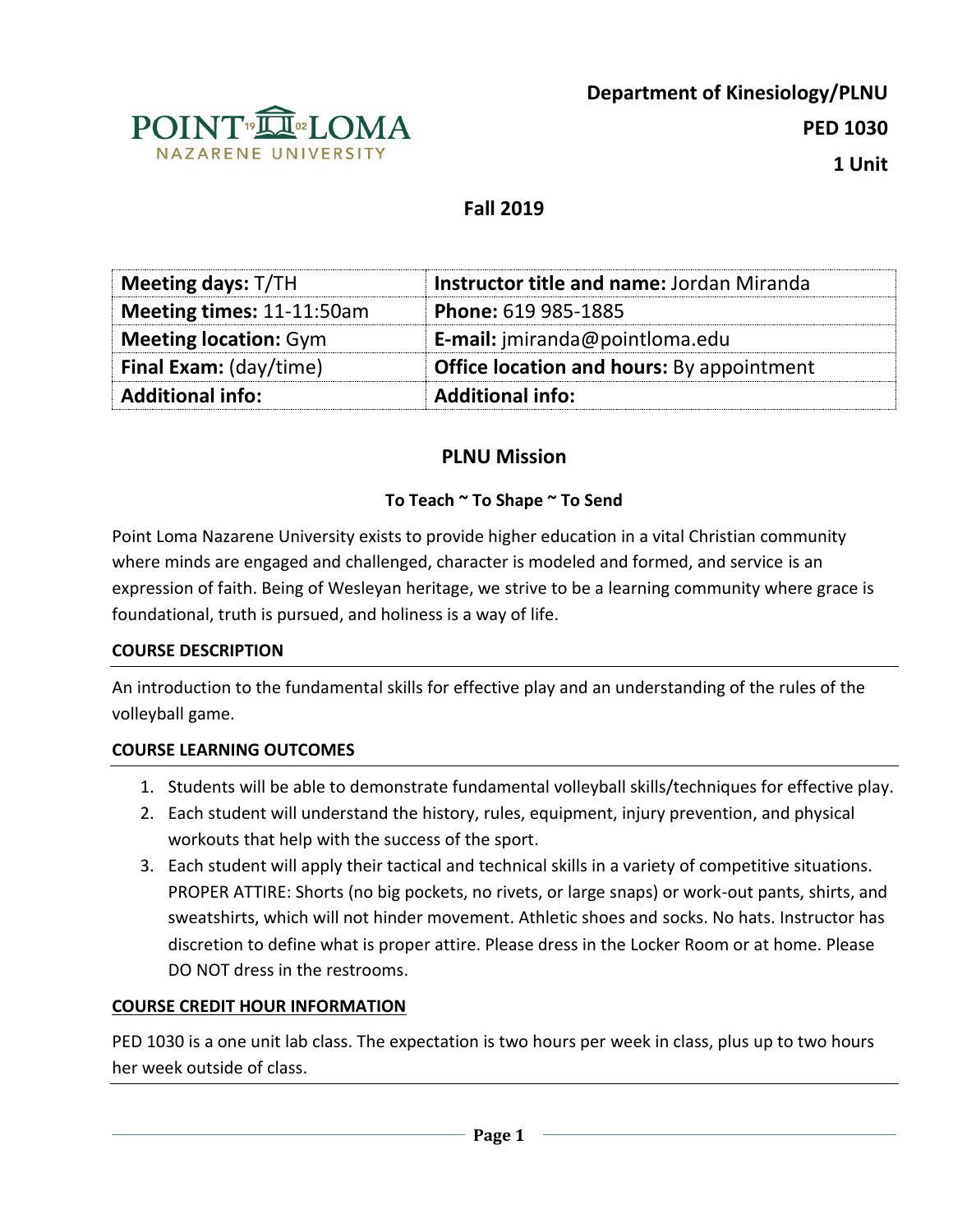# **ASSESSMENT AND GRADING**

140 points possible:

A 93%+ A-90%+ B+88%+B 83%+B- 80% C+78%+ C 73%+ C- 70%+ D+ 68%+ D %63%+ D-60%+ F 59%-

# **INCOMPLETES AND LATE ASSIGNMENTS**

All assignments are to be submitted/turned in by the beginning of the class session when they are due—including assignments posted in Canvas. Incompletes will only be assigned in extremely unusual circumstances.

#### **FINAL EXAMINATION POLICY**

Successful completion of this class requires taking the final examination **on its scheduled day**. The final examination schedule is posted on the [Class Schedules](http://www.pointloma.edu/experience/academics/class-schedules) site. No requests for early examinations or alternative days will be approved.

# **ATTENDANCE AND PARTICIPATION**

100 points of attendance will be taken at the start of every class meeting. You will earn credit for attendance by attending on time, in proper attire, and with a positive, ready to compete and learn attitude!

# **ACTIVITIES**

Activities and topics will include fundamentals skills in: Movement for volleyball, passing, setting, hitting, digging, blocking, and team strategy.

# **INCOMPLETES AND LATE ASSIGNMENTS**

All assignments are to be submitted/turned in by the beginning of the class session when they are dueincluding assignments posted to Canvas. Incompletes will only be assigned in extremely unusual circumstances.

# **PLNU COPYRIGHT POLICY**

Point Loma Nazarene University, as a non-profit educational institution, is entitled by law to use materials protected by the US Copyright Act for classroom education. Any use of those materials outside the class may violate the law.